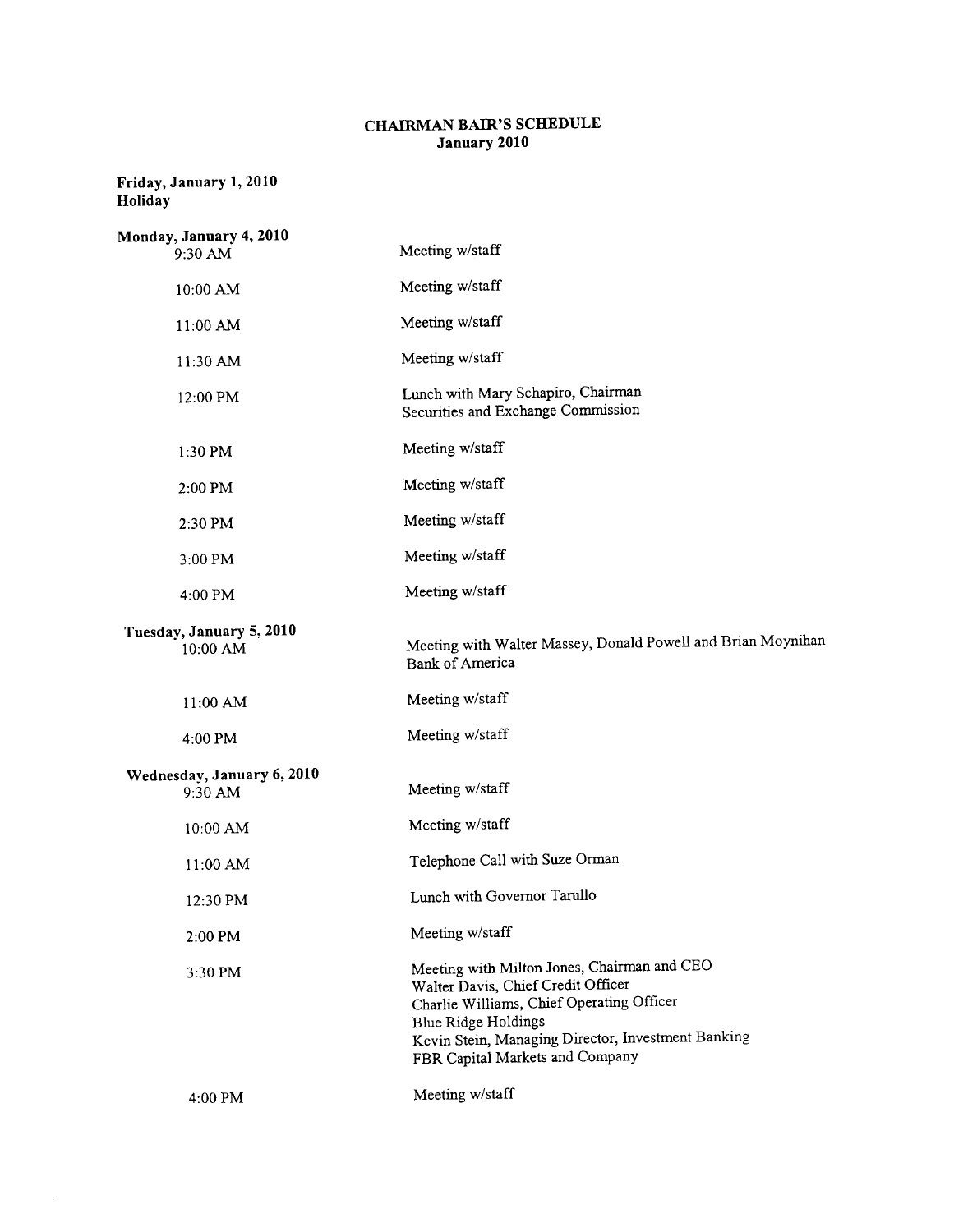| 5:00 PM                               | Meeting w/staff                                                                    |
|---------------------------------------|------------------------------------------------------------------------------------|
| Thursday, January 7, 2010<br>9:30 AM  | Meeting w/staff                                                                    |
| 10:00 AM                              | Meeting w/staff                                                                    |
| 11:00 AM                              | Meeting with Vice Chairman Gruenberg                                               |
| 12:30 PM                              | Lunch with Dr. Christina Romer, Director<br>National Economic Council              |
| $1:30$ PM                             | Meeting w/staff                                                                    |
| 3:00 PM                               | Meeting w/staff                                                                    |
| $4:00$ PM                             | Meeting w/staff                                                                    |
| Friday, January 8, 2010<br>8:30 AM    | Meeting w/staff                                                                    |
| 9:45 AM                               | Meeting w/staff                                                                    |
| 10:00 AM                              | Weekly Principals' Conference Call with OCC, OTS<br>and FRB                        |
| $11:00$ AM                            | Meeting with Robert Steel and William Harrison<br>Board Members, Community Bancorp |
| 2:25 PM                               | Travel to Zurich                                                                   |
| Saturday, January 9, 2010<br>7:10 AM  | Arrive Zurich                                                                      |
| $7:00$ PM                             | BIS Dinner w/Financial Stability Board Members                                     |
| Sunday, January 10, 2010<br>9:00 AM   | Group of Governors & Head of Supervision                                           |
| Monday, January 11, 2010<br>$1:30$ PM | Meeting w/staff                                                                    |
| 2:00 PM                               | Meeting w/staff                                                                    |
| $3:00$ PM                             | Meeting w/staff                                                                    |
| Tuesday, January 12, 2010<br>9:30 AM  | Meeting w/staff                                                                    |
| 10:00 AM                              | FDIC Board Meeting                                                                 |
| 11:30 AM                              | Press Interviews - On Camera                                                       |
|                                       |                                                                                    |

 $-2 -$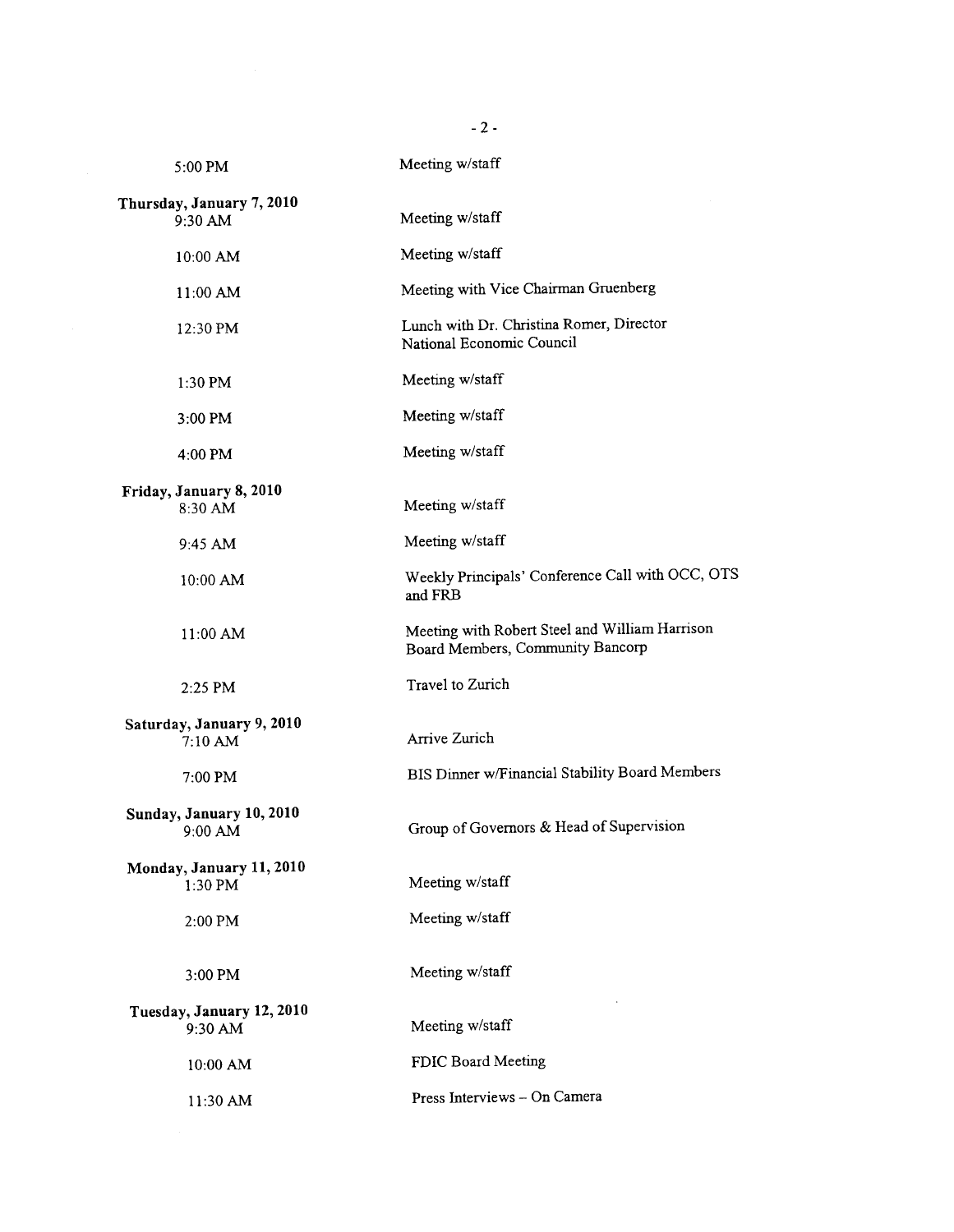|                                         | $-3-$                                                                                                                                                                    |
|-----------------------------------------|--------------------------------------------------------------------------------------------------------------------------------------------------------------------------|
| 1:00 PM                                 | Telephone Interview with Bloomberg                                                                                                                                       |
| 4:15 PM                                 | Meeting with Senator Corker, R-TN                                                                                                                                        |
| Wednesday, January 13, 2010<br>10:15 AM | Meeting w/staff                                                                                                                                                          |
| 11:15 AM                                | Meeting w/staff                                                                                                                                                          |
| 12:00 PM                                | Lunch with Director Curry                                                                                                                                                |
| 1:00 PM                                 | Meeting with the Financial Accounting Foundation<br>Chairman Jack Brenner, President Teresa Polley,<br>Vice President Grace Hinchman and Daniel Crowley<br>K&L Gates LLP |
| 2:30 PM                                 | Meeting w/staff                                                                                                                                                          |
| Thursday, January 14, 2010<br>$8:00$ AM | Meeting w/staff                                                                                                                                                          |
| 9:00 AM                                 | Hearing on the State of the Financial Crisis                                                                                                                             |
| 10:00 AM                                | Interagency Call                                                                                                                                                         |
| 12:30 PM                                | Lunch with Vice Chairman Gruenberg                                                                                                                                       |
| 1:30 PM                                 | Meeting w/staff                                                                                                                                                          |
| $2:30$ PM                               | Meeting with PMO Consultant, The Boston Group                                                                                                                            |
| 4:30 PM                                 | Meeting with Senator Warner, D-VA                                                                                                                                        |
| Friday, January 15, 2010<br>8:30 AM     | Meeting w/staff                                                                                                                                                          |
| 11:00 AM                                | Interview with Time Magazine                                                                                                                                             |
| 12:00 PM                                | Lunch with Lee Sachs, Treasury Department                                                                                                                                |
| 1:30 PM                                 | Meeting w/staff                                                                                                                                                          |
| 2:00 PM                                 | Meeting w/staff                                                                                                                                                          |
| 3:00 PM                                 | Meeting w/staff                                                                                                                                                          |
| Monday, January 18, 2010<br>Holiday     |                                                                                                                                                                          |
| Tuesday, January 19, 2010<br>$8:15$ AM  | Meeting w/staff                                                                                                                                                          |
| 9:00 AM                                 | Meeting w/staff                                                                                                                                                          |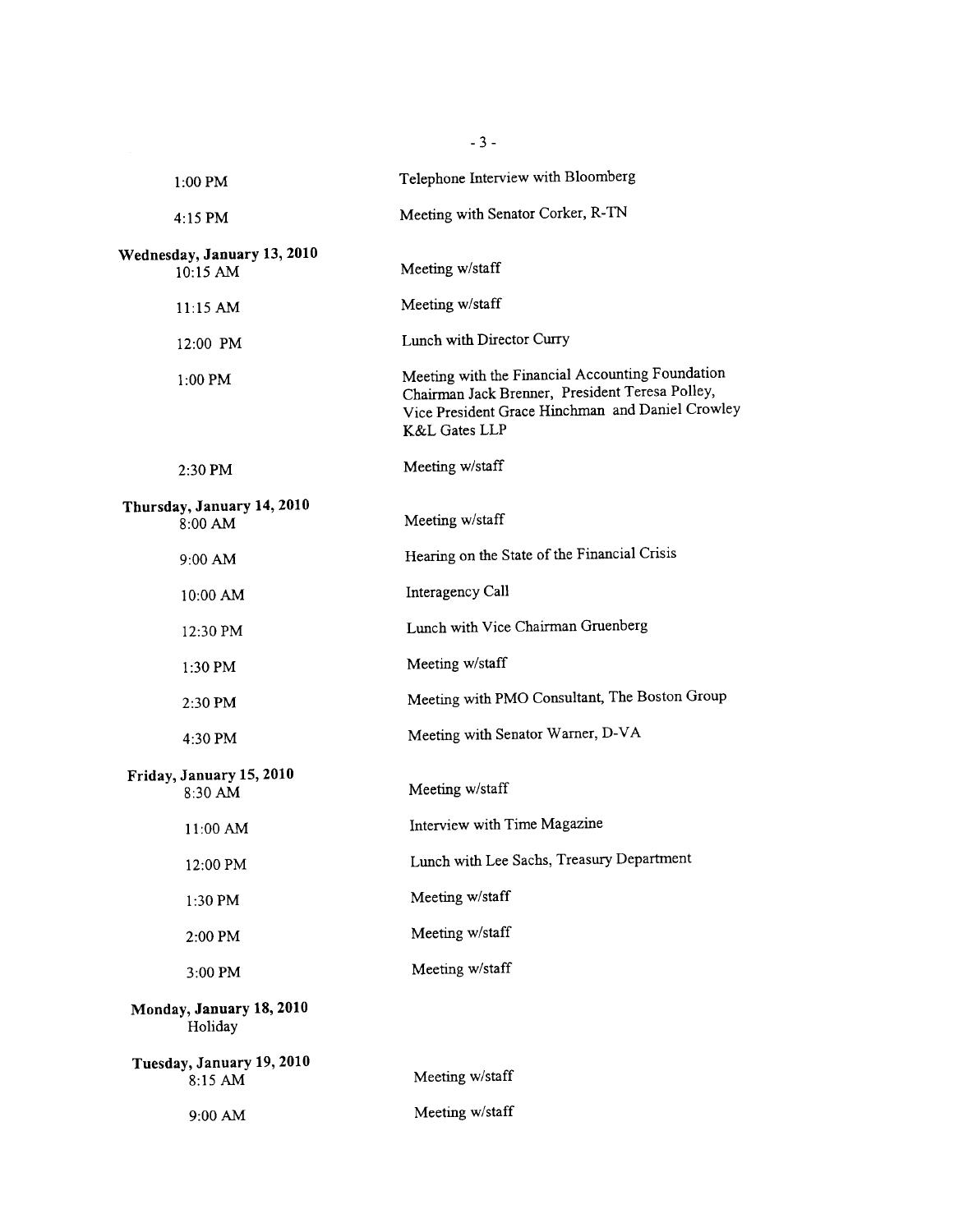|                                        | $-4-$                                                                                            |
|----------------------------------------|--------------------------------------------------------------------------------------------------|
| 9:30 AM                                | Meeting w/staff                                                                                  |
| 10:00 AM                               | Meeting w/staff                                                                                  |
| 11:00 AM                               | Meeting w/staff                                                                                  |
| 12:30 PM                               | Lunch with Larry Summers                                                                         |
| 2:00 PM                                | Meeting with the Consumer Bankers Association                                                    |
| $3:00$ PM                              | Meeting w/staff                                                                                  |
| 4:00 PM                                | Interview with New York Times                                                                    |
| Wednesday, January 20, 2010<br>9:00 AM | Meeting w/staff                                                                                  |
| 11:00 AM                               | Meeting with Vice Chairman Gruenberg                                                             |
| 12:00 PM                               | Meeting w/staff                                                                                  |
| $1:00$ PM                              | Luncheon Address at the Commercial Mortgage Securities<br><b>Association's Annual Conference</b> |
| 2:30 PM                                | Meeting with Director Curry                                                                      |
| 3:00 PM                                | Conference call with Lee Sachs, Treasury Department                                              |
| $4:00$ PM                              | Meeting w/staff                                                                                  |
| Thursday, January 21, 2010<br>8:30 AM  | Telephone interview with New York Times                                                          |
| 10:00 AM                               | Meeting with Peter Weinberg, Perella Weinberg Partners                                           |
| 11:30 AM                               | Meeting w/staff                                                                                  |
| 12:00 PM                               | Meeting w/staff                                                                                  |
| 1:00 PM                                | Interview with CNN Money                                                                         |
| 2:00 PM                                | Meeting with Jimmy Dunne, Sandler O'Neill                                                        |
| 4:00 PM                                | Financial Services Roundtable's Annual CEO Only Forum                                            |
| Friday, January 22, 2010<br>8:30 AM    | Meeting w/staff                                                                                  |
| 9:45 AM                                | Meeting w/staff                                                                                  |
| 10:00 AM                               | Weekly Principals' Conference Call with OCC, OTS<br>and FRB                                      |
| 11:00 AM                               | Meeting w/staff                                                                                  |

 $\mathcal{A}^{\text{max}}_{\text{max}}$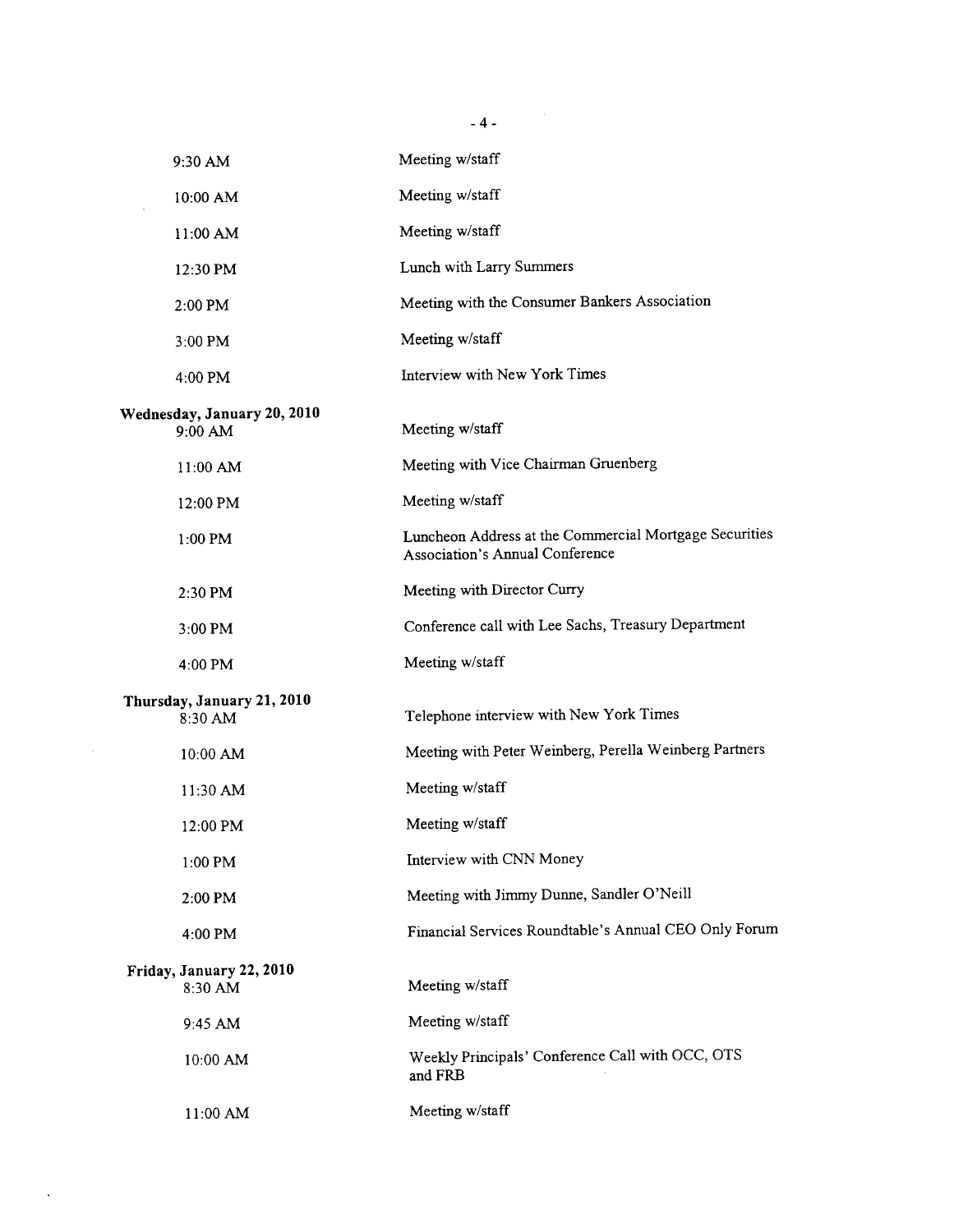|                                        | $-5 -$                                                                                                                                                                                                                                                     |
|----------------------------------------|------------------------------------------------------------------------------------------------------------------------------------------------------------------------------------------------------------------------------------------------------------|
| 12:00 PM                               | Lunch with Alan Greenspan                                                                                                                                                                                                                                  |
| 1:30 PM                                | Meeting w/staff                                                                                                                                                                                                                                            |
| 2:00 PM                                | Meeting w/staff                                                                                                                                                                                                                                            |
| 3:00 PM                                | Meeting w/staff                                                                                                                                                                                                                                            |
| Monday, January 25, 2010<br>9:30 AM    | Meeting w/staff                                                                                                                                                                                                                                            |
| 10:00 AM                               | Meeting w/staff                                                                                                                                                                                                                                            |
| 11:00 AM                               | Meeting w/staff                                                                                                                                                                                                                                            |
| 12:30 PM                               | Travel to Miami                                                                                                                                                                                                                                            |
| 5:00 PM                                | Informal press conference                                                                                                                                                                                                                                  |
| 5:30 PM                                | Meeting with Florida Bank CEOs                                                                                                                                                                                                                             |
| 7:30 PM                                | Remarks to Florida Bankers Association                                                                                                                                                                                                                     |
| Tuesday, January 26, 2010<br>7:40 AM   | Travel from Miami                                                                                                                                                                                                                                          |
| 11:00 AM                               | Meeting w/staff                                                                                                                                                                                                                                            |
| 12:00 PM                               | Meeting w/staff                                                                                                                                                                                                                                            |
| 1:30 PM                                | Call from Representative Price, R-GA and<br>Ellen Gwaltney                                                                                                                                                                                                 |
| Wednesday, January 27, 2010<br>8:15 AM | Meeting with Bill Isaac (organization?)                                                                                                                                                                                                                    |
| 9:00 AM                                | Meeting w/staff                                                                                                                                                                                                                                            |
| 10:30 AM                               | Meeting w/staff                                                                                                                                                                                                                                            |
| 11:00 AM                               | Meeting w/staff                                                                                                                                                                                                                                            |
| 12:00 PM                               | Lunch with Terri Vaughan, CEO, National<br>Association of Insurance Commissioners                                                                                                                                                                          |
| 1:45 PM                                | Call with Senator Chambliss, R-GA                                                                                                                                                                                                                          |
| 2:00 PM                                | Meeting with John Scroggins, Unity National Bank<br>Dr. Lee Brown, Chairman of the Board, Unity National Bank<br>Dr. Kase Lawal, Vice Chairman of the Board, Unity National Bank<br>Chris Murray, Managing Director, Investment Banking<br>Sandler O'Neill |
| 3:00 PM                                | Meeting w/staff                                                                                                                                                                                                                                            |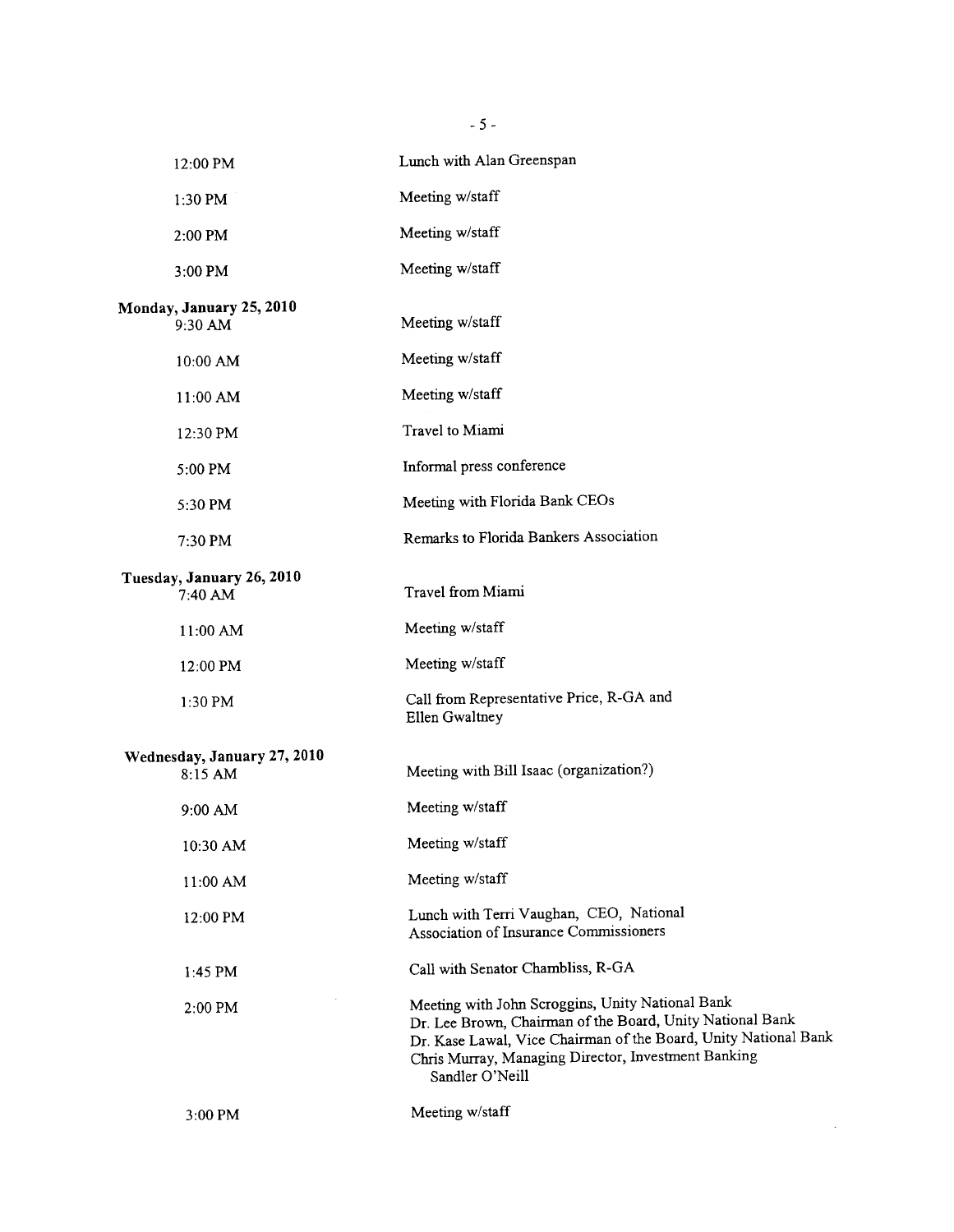| $4:15$ PM                                           | Real Estate Roundtable, State of the Industry Meeting      |
|-----------------------------------------------------|------------------------------------------------------------|
| Thursday, January 28, 2010<br>$7:30$ AM $-3:30$ PM- | Advisory Committee on Community Banking                    |
| $4:00$ PM                                           | Call with Rich Clarida, PIMCO                              |
| $4:15$ PM                                           | Meeting with Lawrence Fish<br>National Bank Holdings (NBH) |
| <b>January 29, 2010</b><br>7:15 AM - 3:00 PM        | Interest Rate Risk Conference                              |

- 6 -

J.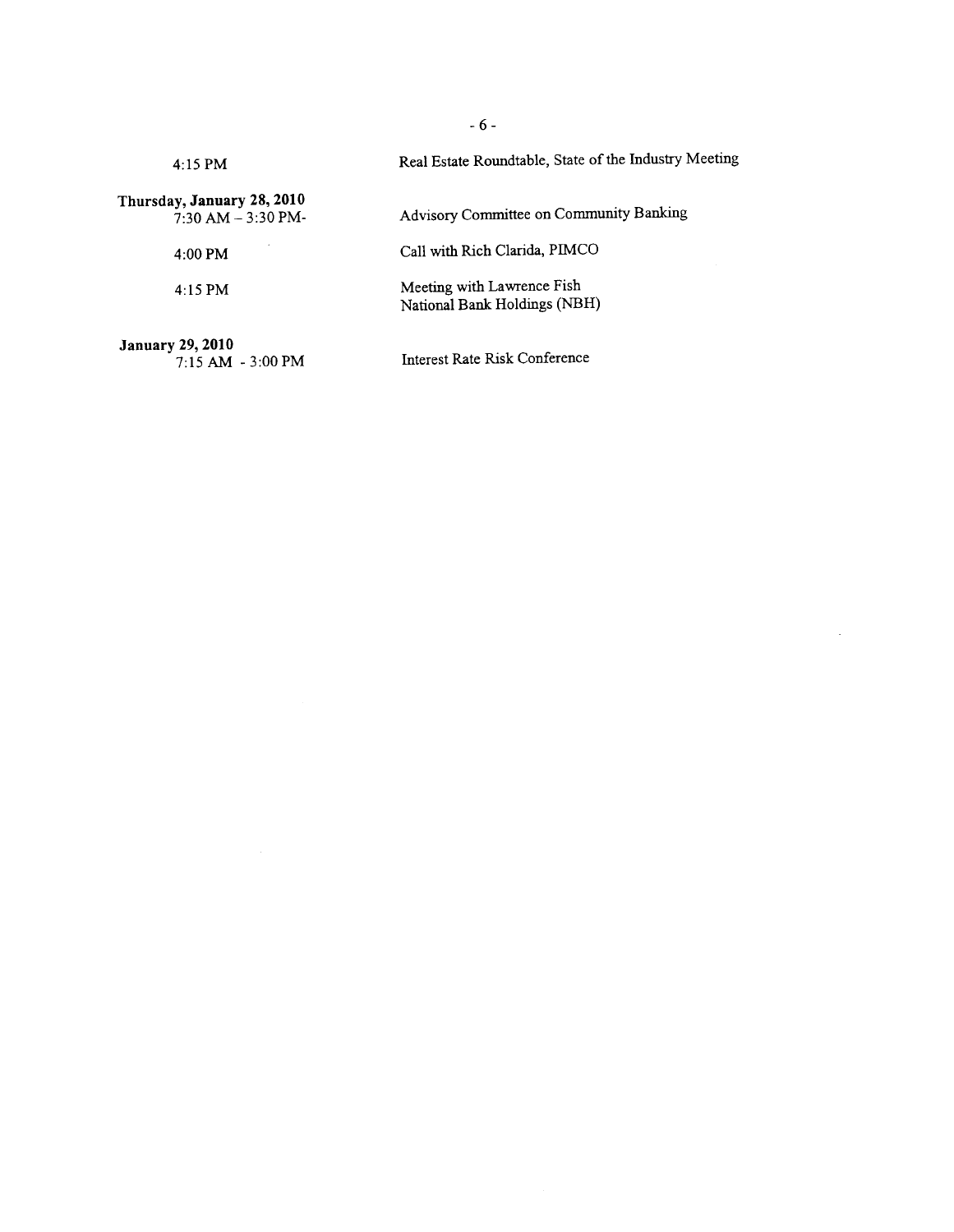## .CHAIRMAN BAIR'S CALENDAR February 2010

| Monday, February 1, 2010<br>9:30 AM    | Meeting w/staff                                                           |
|----------------------------------------|---------------------------------------------------------------------------|
| 10:00 AM                               | Meeting w/staff                                                           |
| 11:00 AM                               | Meeting w/staff                                                           |
| 12:00 PM                               | Meeting with Secretary Geithner                                           |
| 12:30 PM                               | Lunch with Rahm Emanuel, Secretary Geithner<br>and Larry Summers          |
| 2:00 PM                                | Meeting w/staff                                                           |
| 2:30 PM                                | Meeting with Vice Chairman Gruenberg                                      |
| 3:30 PM                                | Meeting w/staff                                                           |
| 4:00 PM                                | Meeting w/staff                                                           |
| Tuesday, February 2, 2010<br>9:00 AM   | Meeting w/staff                                                           |
| 11:00 AM                               | Meeting w/staff                                                           |
| 11:30 AM                               | Meeting w/staff                                                           |
| 12:00 PM                               | Lunch with Cam Fine<br>Independent Community Bankers Association          |
| 2:00 PM                                | Meeting with John Kanas, BankUnited                                       |
| 3:00 PM                                | Meeting w/staff                                                           |
| 4:00 PM                                | Meeting w/staff                                                           |
| 5:00 PM                                | Meeting w/staff                                                           |
| Wednesday, February 3, 2010<br>9:00 AM | Meeting w/staff                                                           |
| 11:00 AM                               | Meeting w/staff                                                           |
| 12:00 PM                               | Lunch with Chairman Bernanke, Federal Reserve                             |
| $1:30$ PM                              | Meeting w/staff                                                           |
| 3:30 PM                                | Meeting with Governor Christine Gregoire<br>Governor, State of Washington |
| 4:00 PM                                | Meeting with Mike O'Neill, Citigroup                                      |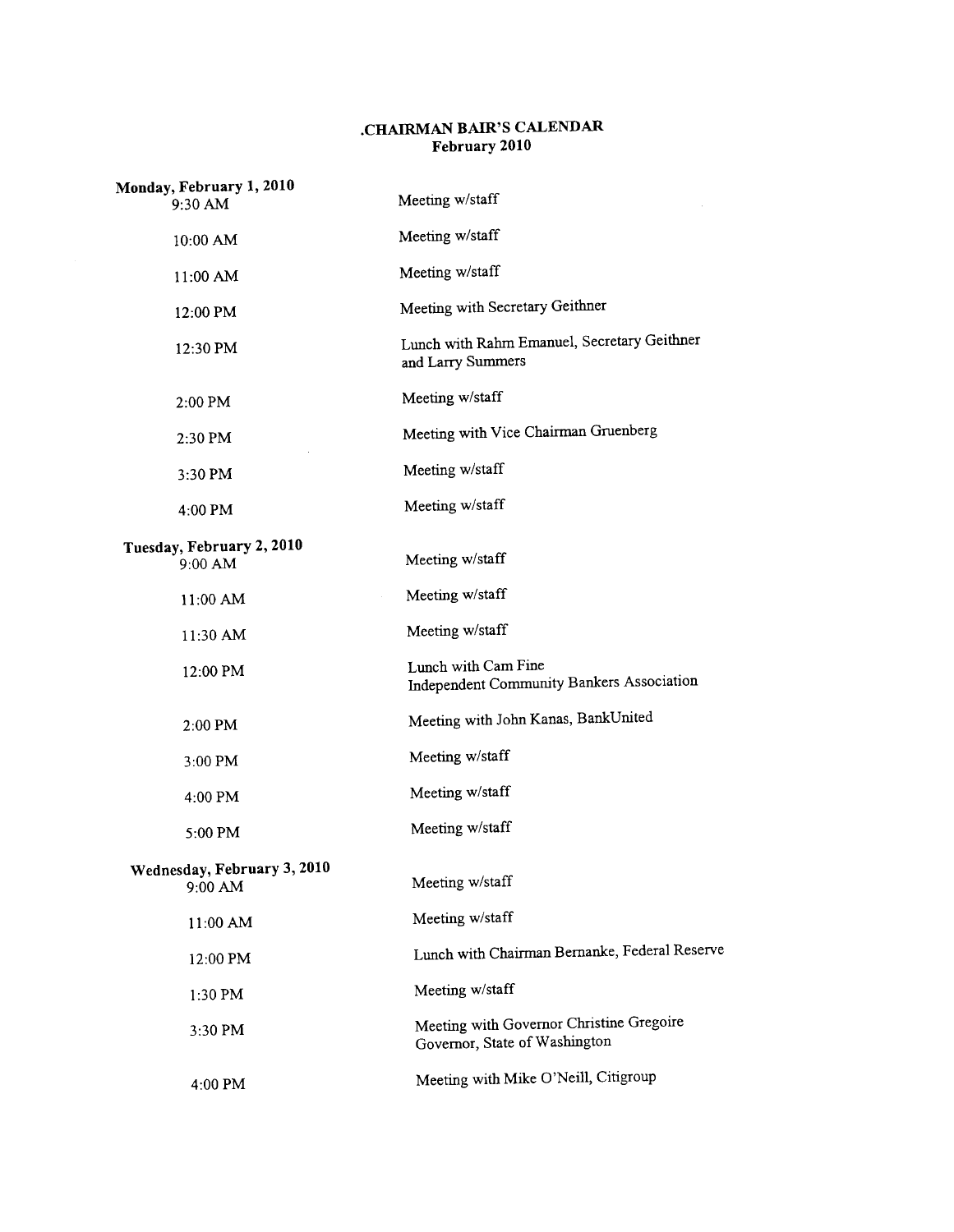| Thursday, February 4, 2010<br>8:30 AM | Meeting w/staff                                                 |
|---------------------------------------|-----------------------------------------------------------------|
| 9:30 AM                               | Meeting w/staff                                                 |
| 10:00 AM                              | Meeting w/staff                                                 |
| 11:00 AM                              | Meeting w/staff                                                 |
| 11:30 AM                              | Meeting with Director Curry                                     |
| 2:15 PM                               | Meeting w/staff                                                 |
| 3:00 PM                               | Meeting w/staff                                                 |
| 4:00 PM                               | Meeting w/staff                                                 |
| 4:30 PM                               | Meeting with Steve Cutler and Barry Zubrow<br>J.P. Morgan Chase |
| Friday, February 5, 2010<br>8:45 AM   | Meeting w/staff                                                 |
| 10:00 AM                              | Weekly Principals' Conference Call with OCC, OTS,<br>and FRB    |
| 11:00 AM                              | Meeting w/staff                                                 |
| 1:30 PM                               | Meeting w/staff                                                 |
| 2:00 PM                               | Meeting w/staff                                                 |
| 2:30 PM                               | Meeting w/staff                                                 |
| Monday, February 8, 2010<br>4:00 PM   | Meeting w/staff                                                 |
| Friday, February 12, 2010<br>8:30 AM  | Meeting w/staff                                                 |
| 9:45 AM                               | Meeting w/staff                                                 |
| 10:00 AM                              | Weekly Principals' Conference Call with OCC, OTS<br>and FRB     |
| 12:30 PM                              | Meeting w/staff                                                 |
| 3:00 PM                               | Interview with the Washington Post                              |
| Monday, February 15, 2010<br>Holiday  |                                                                 |

-2-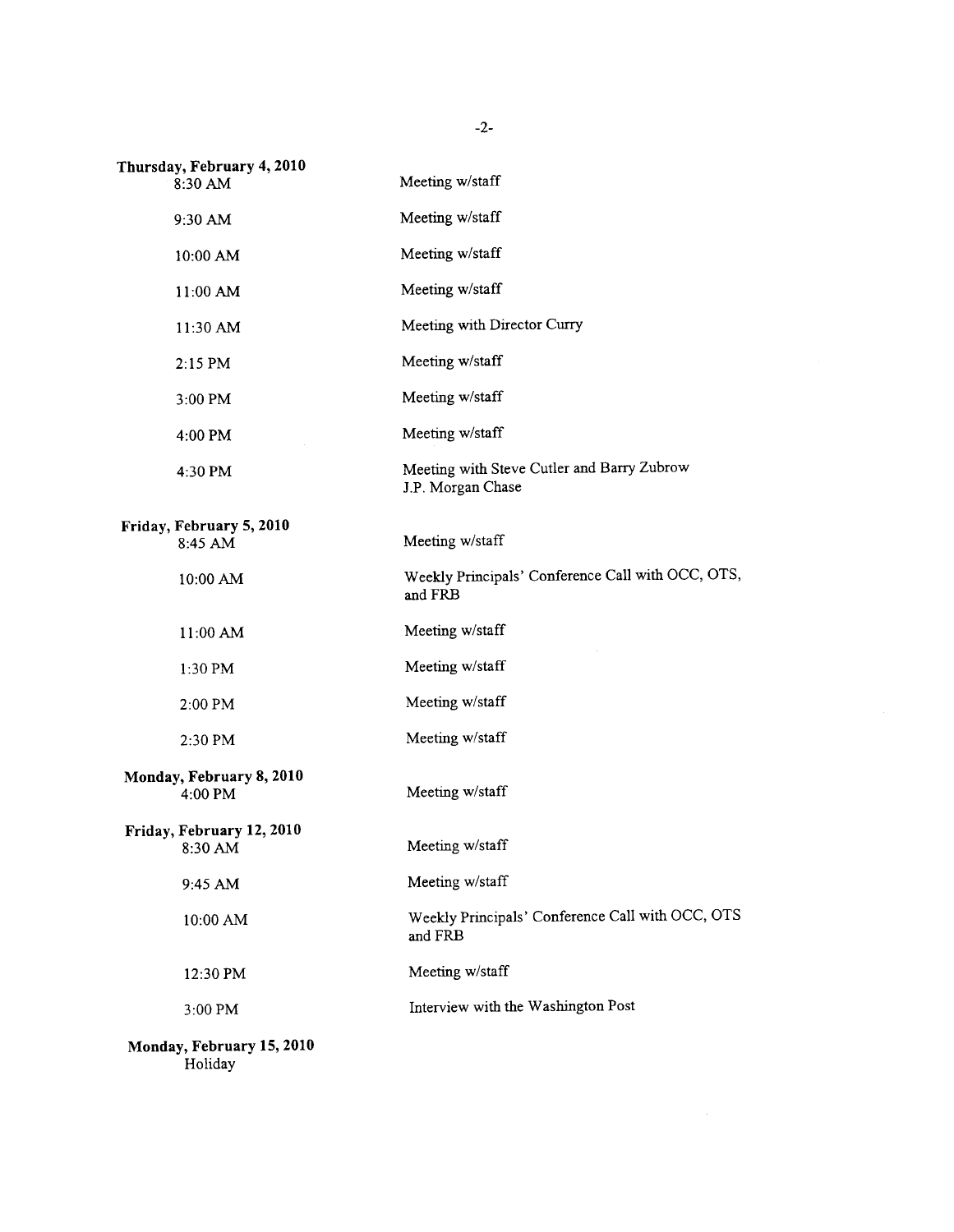| Tuesday, February 16, 2010<br>9:30 AM    | Meeting w/staff                                                                           |
|------------------------------------------|-------------------------------------------------------------------------------------------|
| 10:00 AM                                 | Meeting w/staff                                                                           |
| 11:00 AM                                 | Meeting with Neil Milner, Joe Smith and John Ryan<br>Conference of State Bank Supervisors |
| 12:00 PM                                 | Interview with Washington Post                                                            |
| 1:00 PM                                  | Call from Michael Barr, Treasury Department                                               |
| $1:30$ PM                                | Meeting with Vice Chairman Gruenberg                                                      |
| 2:30 PM                                  | Meeting w/staff                                                                           |
| 3:30 PM                                  | Meeting w/staff                                                                           |
| 4:30 PM                                  | Meeting w/staff                                                                           |
| 5:30 PM                                  | Meeting w/staff                                                                           |
| Wednesday, February 17, 2010<br>10:00 AM | FDIC Board Meeting                                                                        |
| 12:00 PM                                 | Meeting w/staff                                                                           |
| 12:30 PM                                 | Lunch with David Westin, ABC News                                                         |
| 1:30 PM                                  | Meeting w/staff                                                                           |
| 3:00 PM                                  | Meeting w/staff                                                                           |
| 4:00 PM                                  | Meeting with Ken Chenault, American Express                                               |
| 4:30 PM                                  | Meeting w/staff                                                                           |
| 5:30 PM                                  | Meeting w/staff                                                                           |
| Thursday, February 18, 2010<br>9:15 AM   | Meeting w/staff                                                                           |
| 10:30 AM                                 | Call with Congressman Manzullo, R-IL                                                      |
| 11:00 AM<br>11:15 AM                     | Meeting with HomeFree USA<br>Meeting w/staff                                              |
| 12:00 PM                                 | Lunch with Director Curry                                                                 |
| 1:00 PM                                  | Meeting w/staff                                                                           |
| 2:00 PM                                  | Meeting w/staff                                                                           |
| 3:00 PM                                  | Meeting w/staff                                                                           |

 $\mathcal{L}_{\mathcal{A}}$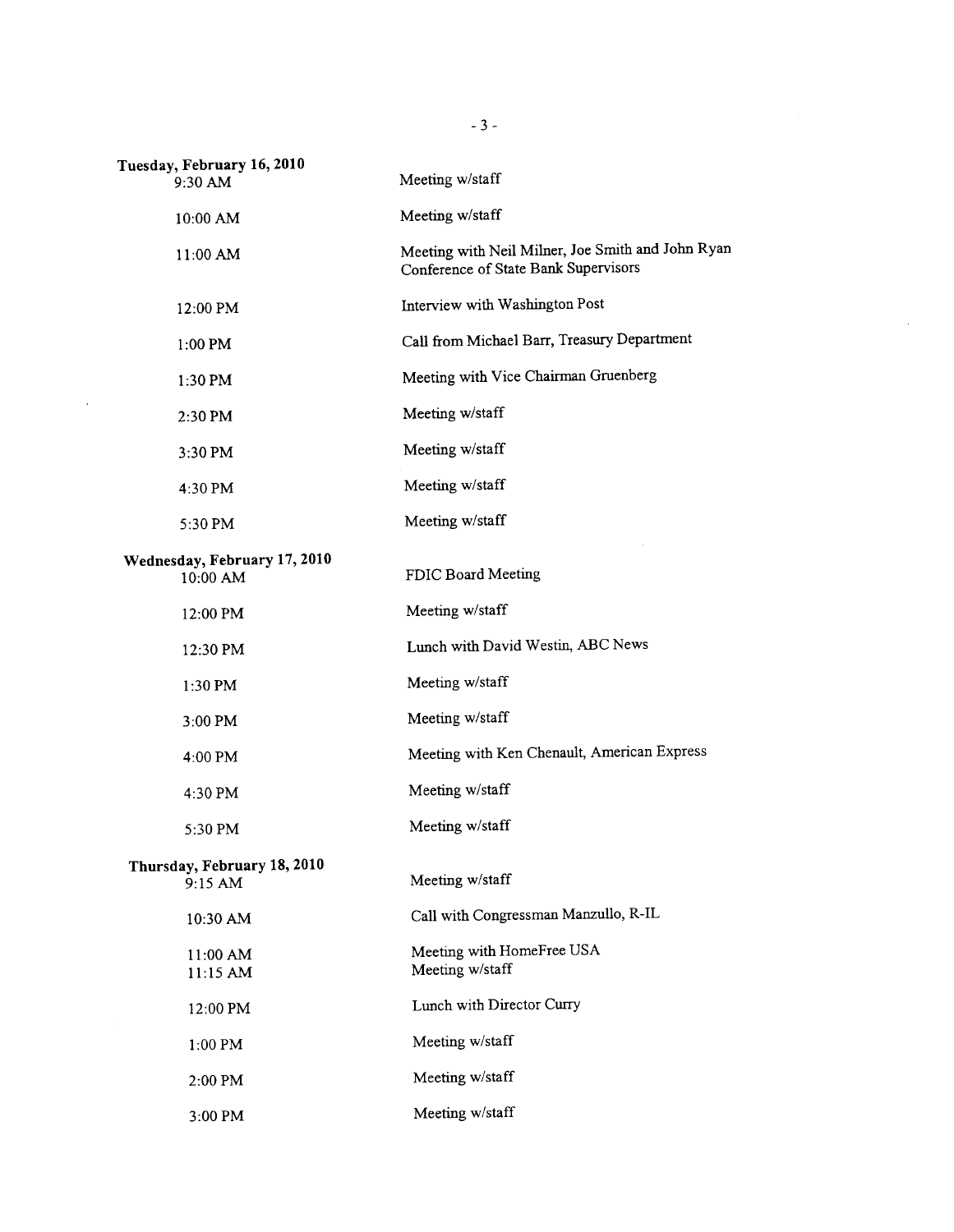| 3:30 PM                               | Meeting with Gene McQuade, Citigroup                                                                      |
|---------------------------------------|-----------------------------------------------------------------------------------------------------------|
| 5:00 PM                               | Meeting w/staff                                                                                           |
| Friday, February 19, 2010<br>8:30 AM  | Travel to Las Vegas                                                                                       |
| 12:30 PM                              | Meeting with Kate Marshall, Nevada State Treasurer                                                        |
| 1:00 PM                               | Meeting with Senator Harry Reid, D-NV                                                                     |
| 1:30 PM                               | Meeting with Nevada business leaders                                                                      |
| Monday, February 22, 2010<br>8:00 AM  | Meeting with Peter Wallison, Resident Fellow<br>Economic Policy Studies, American Enterprise<br>Institute |
| 9:00 AM                               | Meeting w/staff                                                                                           |
| 9:30 AM                               | Meeting w/staff                                                                                           |
| 10:00 AM                              | Meeting w/staff                                                                                           |
| 11:00 AM                              | Meeting w/staff                                                                                           |
| $1:15$ PM                             | Meeting w/staff                                                                                           |
| 2:00 PM                               | Meeting w/staff                                                                                           |
| 2:30 PM                               | Meeting w/staff                                                                                           |
| 3:45 PM                               | Meeting w/staff                                                                                           |
| 4:30 PM                               | Meeting with Gene Taylor, North American Financial Holdings                                               |
| Tuesday, February 23, 2010<br>8:15 AM | Meeting w/staff                                                                                           |
| 10:00 AM                              | Quarterly Banking Profile Press Conference                                                                |
| 10:20 AM                              | Interview with Bloomberg                                                                                  |
| 10:30 AM                              | Interview with CNBC                                                                                       |
| 11:00 AM                              | Meeting with Secretary Geithner                                                                           |
| 1:45 PM                               | Meeting w/staff                                                                                           |
| 2:30 PM                               | Call with the New York Times                                                                              |
| 3:00 PM                               | Meeting w/staff                                                                                           |
| 4:00 PM                               | Meeting w/staff                                                                                           |

 $- 4 -$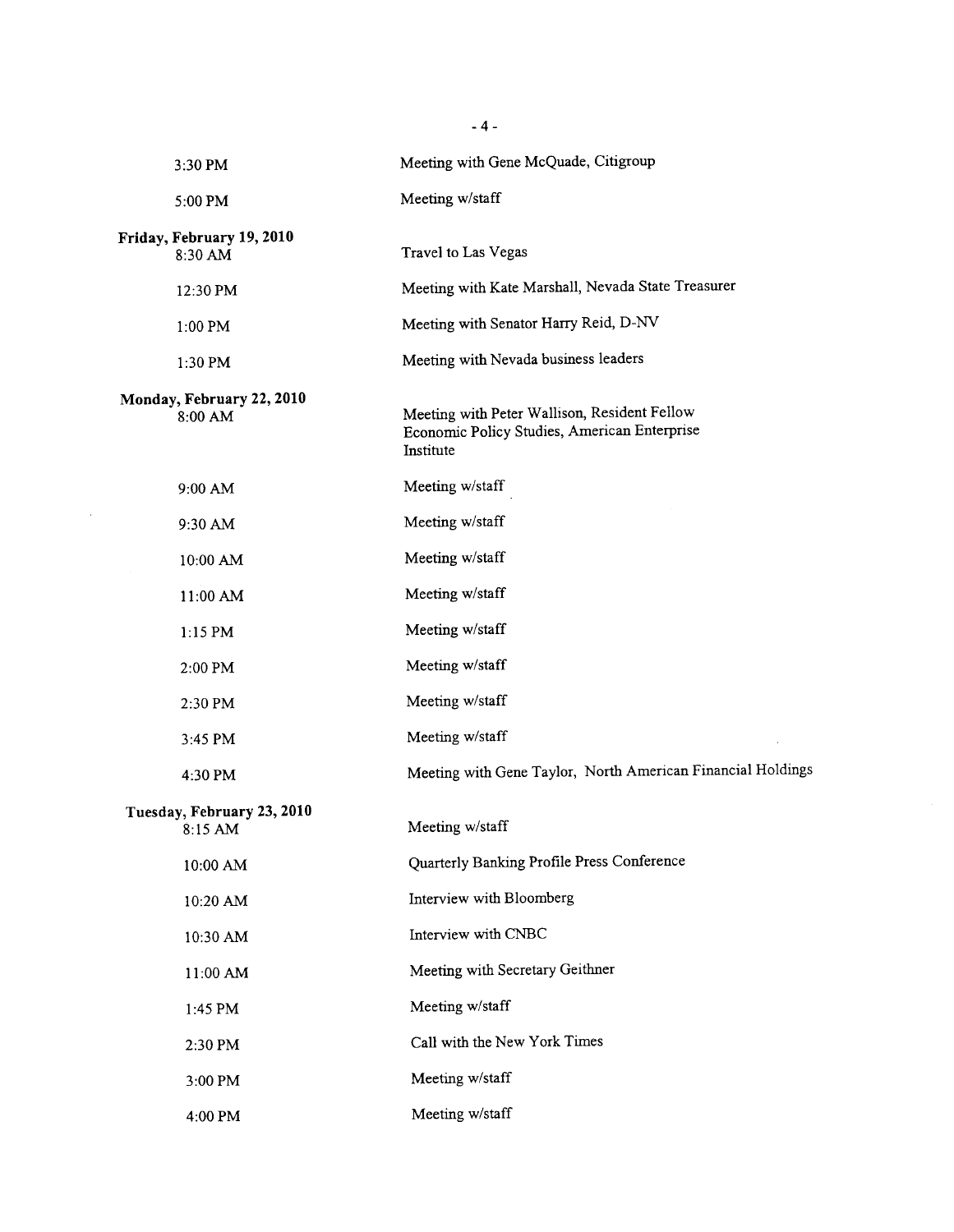| Wednesday, February 24, 2010<br>$9:00$ AM | Meeting with Governor Tarullo                                                                                                                                                                                                                                                                                         |
|-------------------------------------------|-----------------------------------------------------------------------------------------------------------------------------------------------------------------------------------------------------------------------------------------------------------------------------------------------------------------------|
| 10:00 AM                                  | Meeting w/staff                                                                                                                                                                                                                                                                                                       |
| 11:00 AM                                  | Meeting with Governor Luis Fortuno, Puerto Rico<br>Federal Affairs Administration, Carlos Garcia, President,<br>Government Development Bank, Nicole Guillemard,<br>Executive Director, Puerto Rico Federal Affairs<br>Administration, Jose Otero, Deputy Chief of Staff to the<br>Governor and Ernest Bravo, Security |
| 12:00 PM                                  | Lunch with Chuck Bowsher                                                                                                                                                                                                                                                                                              |
| $1:00$ PM                                 | Meeting w/staff                                                                                                                                                                                                                                                                                                       |
| 2:30 PM                                   | Meeting w/staff                                                                                                                                                                                                                                                                                                       |
| 3:30 PM                                   | Meeting with Director Curry                                                                                                                                                                                                                                                                                           |
| 4:30 PM                                   | Meeting w/staff                                                                                                                                                                                                                                                                                                       |
| Thursday, February 25, 2010<br>8:30 AM    | Meeting w/staff                                                                                                                                                                                                                                                                                                       |
| 9:30 AM                                   | Meeting w/staff                                                                                                                                                                                                                                                                                                       |
| 10:30 AM                                  | Meeting w/staff                                                                                                                                                                                                                                                                                                       |
| 12:00 PM                                  | Meeting w/staff                                                                                                                                                                                                                                                                                                       |
| $1:00$ PM                                 | Meeting w/staff                                                                                                                                                                                                                                                                                                       |
| 2:00 PM                                   | Meeting w/staff                                                                                                                                                                                                                                                                                                       |
| 3:00 PM                                   | Meeting with Debbie Matz, National Credit Union Administration                                                                                                                                                                                                                                                        |
| 6:00 PM                                   | Reception to Honor Hank Paulson                                                                                                                                                                                                                                                                                       |
| Friday, February 26, 2010<br>9:30 AM      | Meeting w/staff                                                                                                                                                                                                                                                                                                       |
| 10:00 AM                                  | Meeting w/staff                                                                                                                                                                                                                                                                                                       |
| 10:30 AM                                  | Meeting w/staff                                                                                                                                                                                                                                                                                                       |
| 11:00 AM                                  | Meeting w/staff                                                                                                                                                                                                                                                                                                       |
| 11:30 AM                                  | Meeting w/staff                                                                                                                                                                                                                                                                                                       |
| 12:00 PM                                  | Meeting w/staff                                                                                                                                                                                                                                                                                                       |
| 1:30 PM                                   | Meeting w/staff                                                                                                                                                                                                                                                                                                       |

- 5 -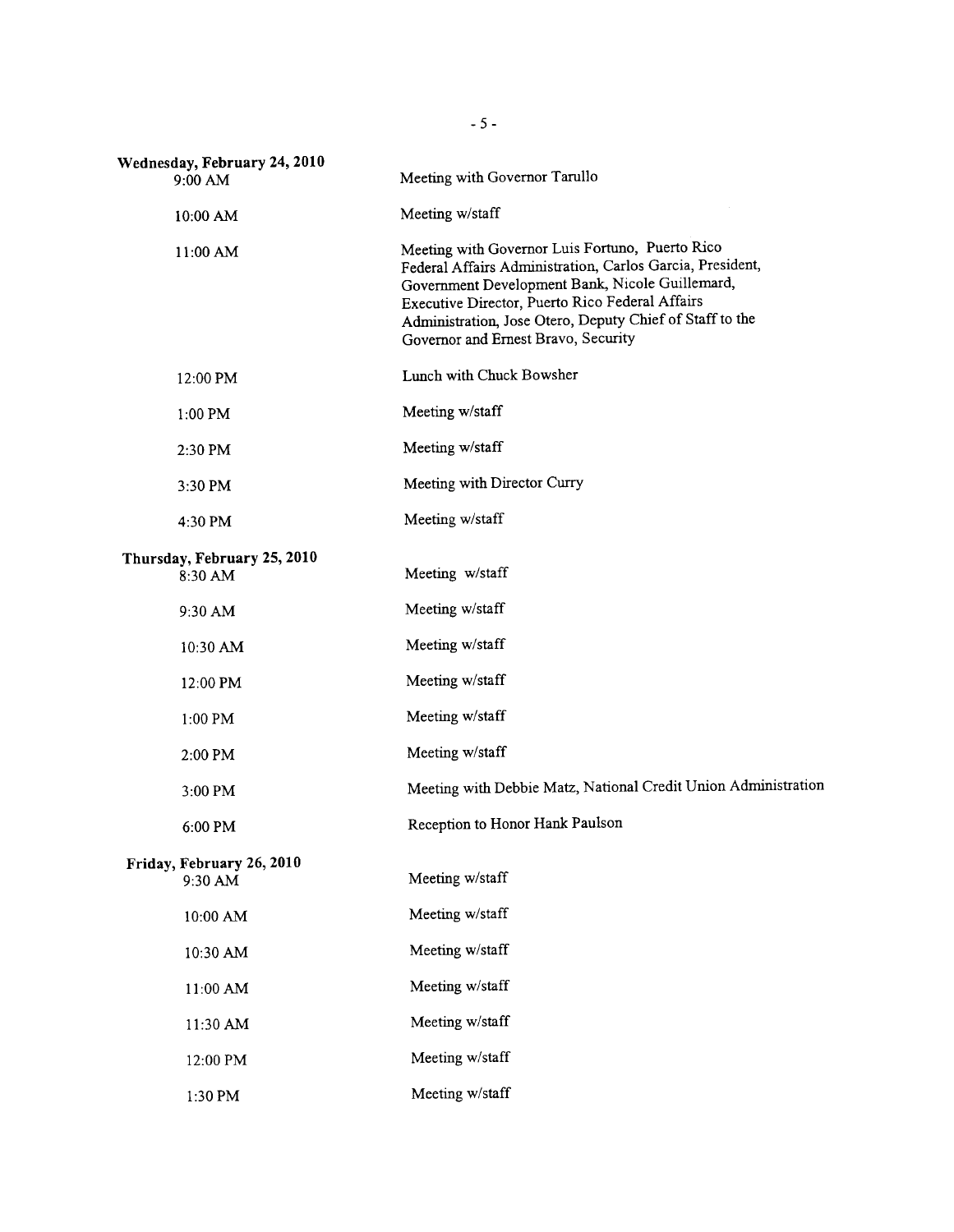| $2:00$ PM | Meeting w/staff |
|-----------|-----------------|
|           |                 |

2:30PM Meeting w/staff

 $\sim$ 

- 6 -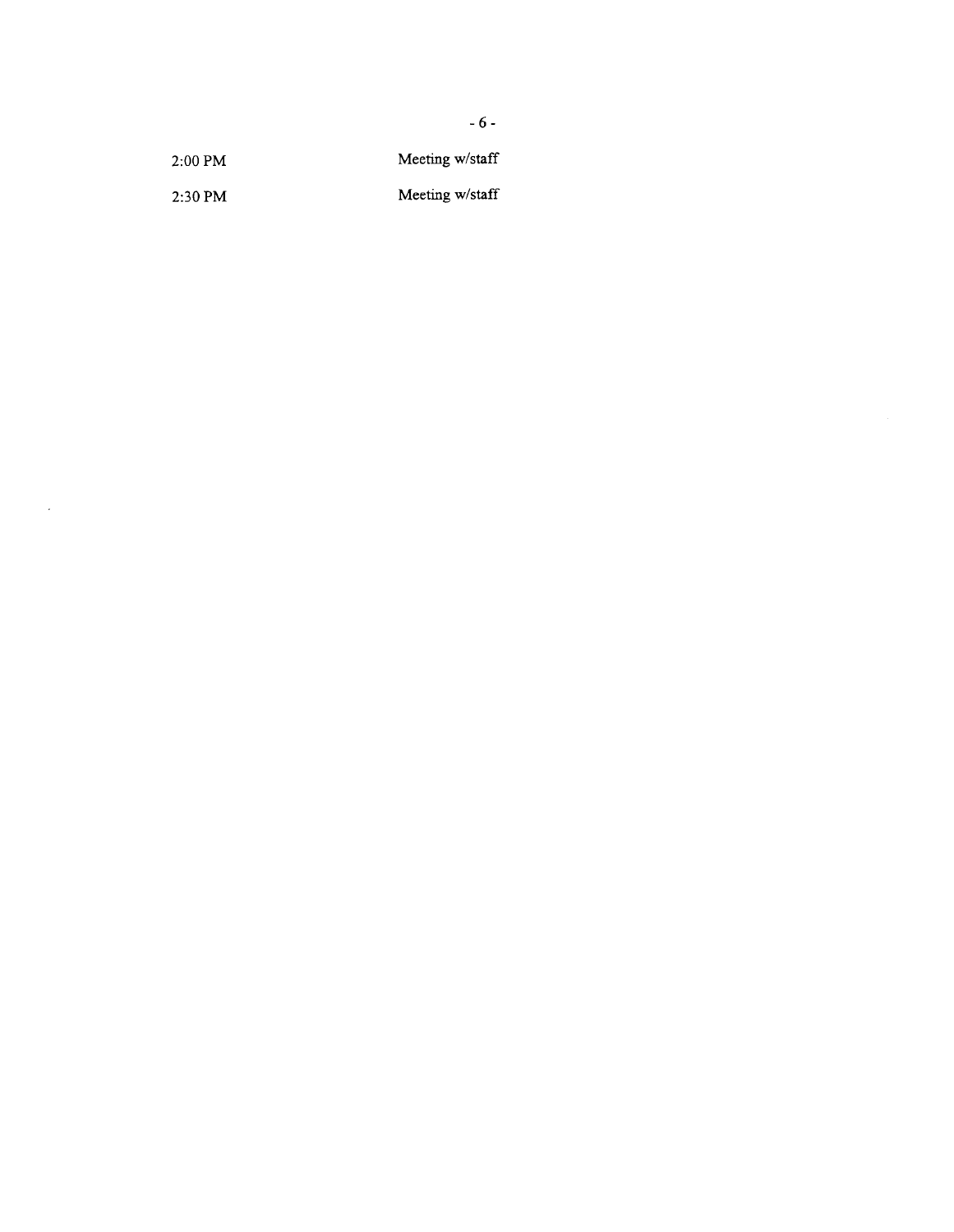## CHAIRMAN BAIR'S SCHEDULE March 2010

| Monday, March 1, 2010<br>$9:30$ AM  | Meeting w/staff                                                                           |
|-------------------------------------|-------------------------------------------------------------------------------------------|
| 10:00 AM                            | Meeting w/staff                                                                           |
| $11:00$ AM                          | Meeting w/staff                                                                           |
| 12:45 PM                            | National Association of Attorneys<br>General Meeting, Fairmont Hotel<br>2401 M Street, NW |
| $2:00$ PM                           | Meeting w/staff                                                                           |
| 2:30 PM                             | Meeting w/staff                                                                           |
| $4:00$ PM                           | Meeting w/staff                                                                           |
| Tuesday, March 2, 2010<br>9:00 AM   | FDIC Board Meeting                                                                        |
| 10:30 AM                            | Principals' Meeting with OCC, OTS and<br>FRB, 250 E Street, SW                            |
| 1:00 PM                             | Meeting w/staff                                                                           |
| 2:00 PM                             | Meeting with Angela Knight<br><b>British Bankers Association</b>                          |
| 2:30 PM                             | Meeting with Jim Mumford, National<br>Association of Insurance Commissioners              |
| 3:30 PM                             | <b>Interview with Reuters</b>                                                             |
| 4:30 PM                             | Meeting w/staff                                                                           |
| Wednesday, March 3, 2010<br>8:30 AM | Meeting w/staff                                                                           |
| 9:30 AM                             | Meeting w/staff                                                                           |
| 11:00 AM                            | Meeting with Vice Chairman Gruenberg                                                      |
| 12:00 PM                            | Lunch with Congressman Luis Gutierrez, D-IL                                               |
| $1:15$ PM                           | Meeting w/staff                                                                           |
| 2:00 PM                             | Meeting with John Thain, Chairman and CEO, CIT                                            |
| 3:00 PM                             | Interview with Wall Street Journal                                                        |
| 3:30 PM                             | Meeting w/staff                                                                           |
| 4:00 PM                             | Meeting w/staff                                                                           |

l.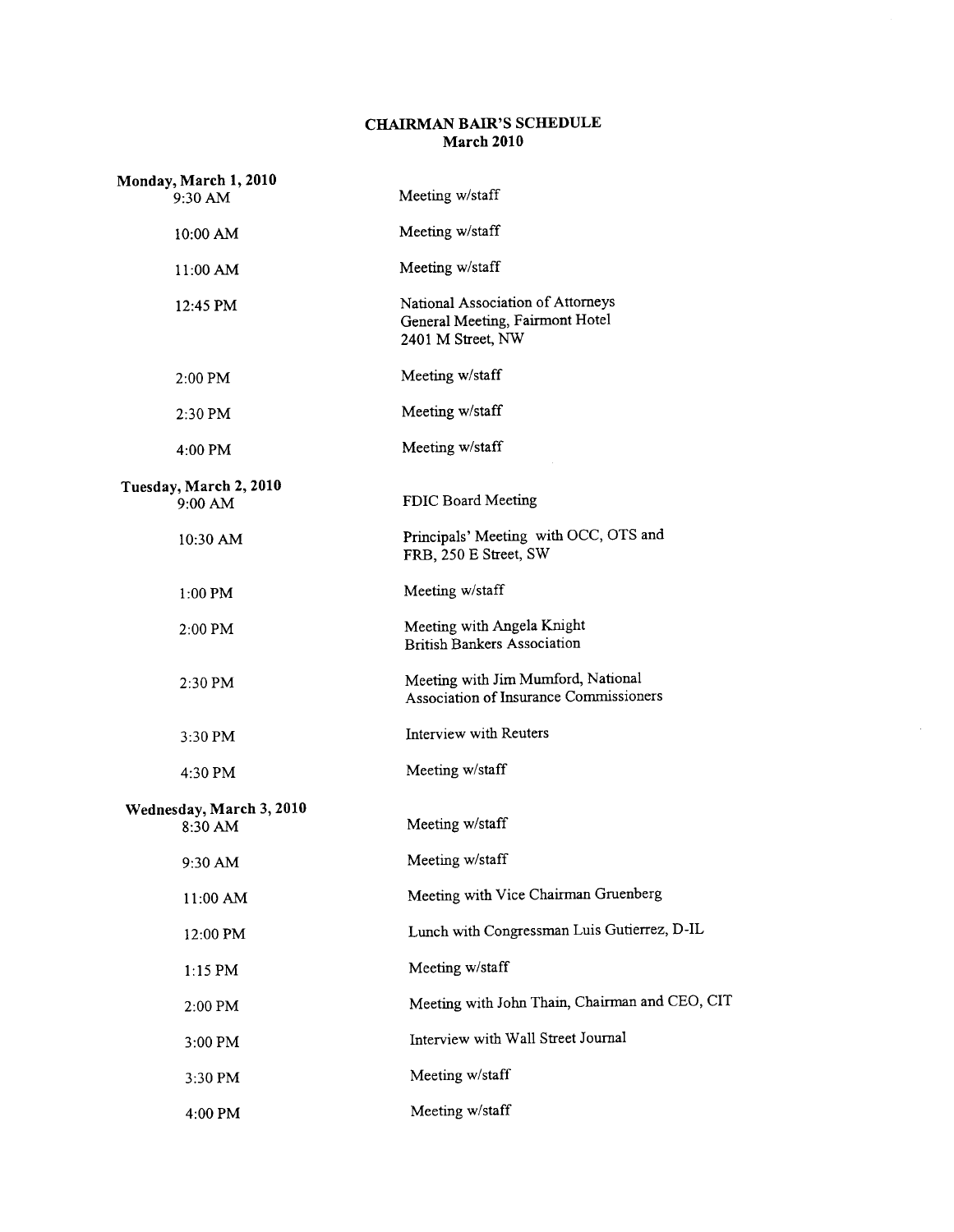| Thursday, March 4, 2010<br>9:30 AM | Meeting w/staff                                                                                                        |
|------------------------------------|------------------------------------------------------------------------------------------------------------------------|
| 10:00 AM                           | Meeting with Gene Ludwig, Alan Blinder and<br>Rod DeArment and Mark Jacobson, Promotory<br>Financial Group             |
| 11:00 AM                           | Meeting w/staff                                                                                                        |
| 12:00 PM                           | Lunch with Director Curry                                                                                              |
| $1:15$ PM                          | Remarks at the 2010 Multicultural Real Estate and<br>Policy Conference, Ritz Carlton, 1150 22 <sup>nd</sup> Street, NW |
| 3:00 PM                            | Meeting on HES' Foreclosure Mitigation Proposal<br>The Capitol                                                         |
| 4:30 PM                            | Meeting with Chairman Gary Gensler,<br>Commodity Futures Trading Commission                                            |
| $6:00$ PM                          | Meeting with Senator Corker, R-TN                                                                                      |
| Friday, March 5, 2010<br>9:45 AM   | Meeting w/staff                                                                                                        |
| 10:00 AM                           | Weekly Principals' Conference Call with OCC, OTS<br>and FRB                                                            |
| $10:30$ AM                         | Meeting w/staff                                                                                                        |
| 11:30 AM                           | Interview with Wall Street Journal                                                                                     |
| $1:00$ PM                          | Meeting w/staff                                                                                                        |
| $4:00$ PM                          | Meeting w/staff                                                                                                        |
| Monday, March 8, 2010<br>8:00 AM   | Speech to National Association for Business<br>Economics, Key Bridge Marriott, 1401 Lee Highway,<br>Arlington, VA      |
| 8:35 AM                            | Interview with Bloomberg Radio                                                                                         |
| 9:00 AM                            | Meeting w/staff                                                                                                        |
| 10:00 AM                           | Meeting w/staff                                                                                                        |
| 11:00 AM                           | Meeting with James McIntire, Washington<br><b>State Treasurer</b>                                                      |
| 1:30 PM                            | Meeting w/staff                                                                                                        |
| 2:00 PM                            | Interview with Financial Times                                                                                         |
| 2:30 PM                            | Meeting w/staff                                                                                                        |

 $-2$  -  $\overline{\phantom{a}}$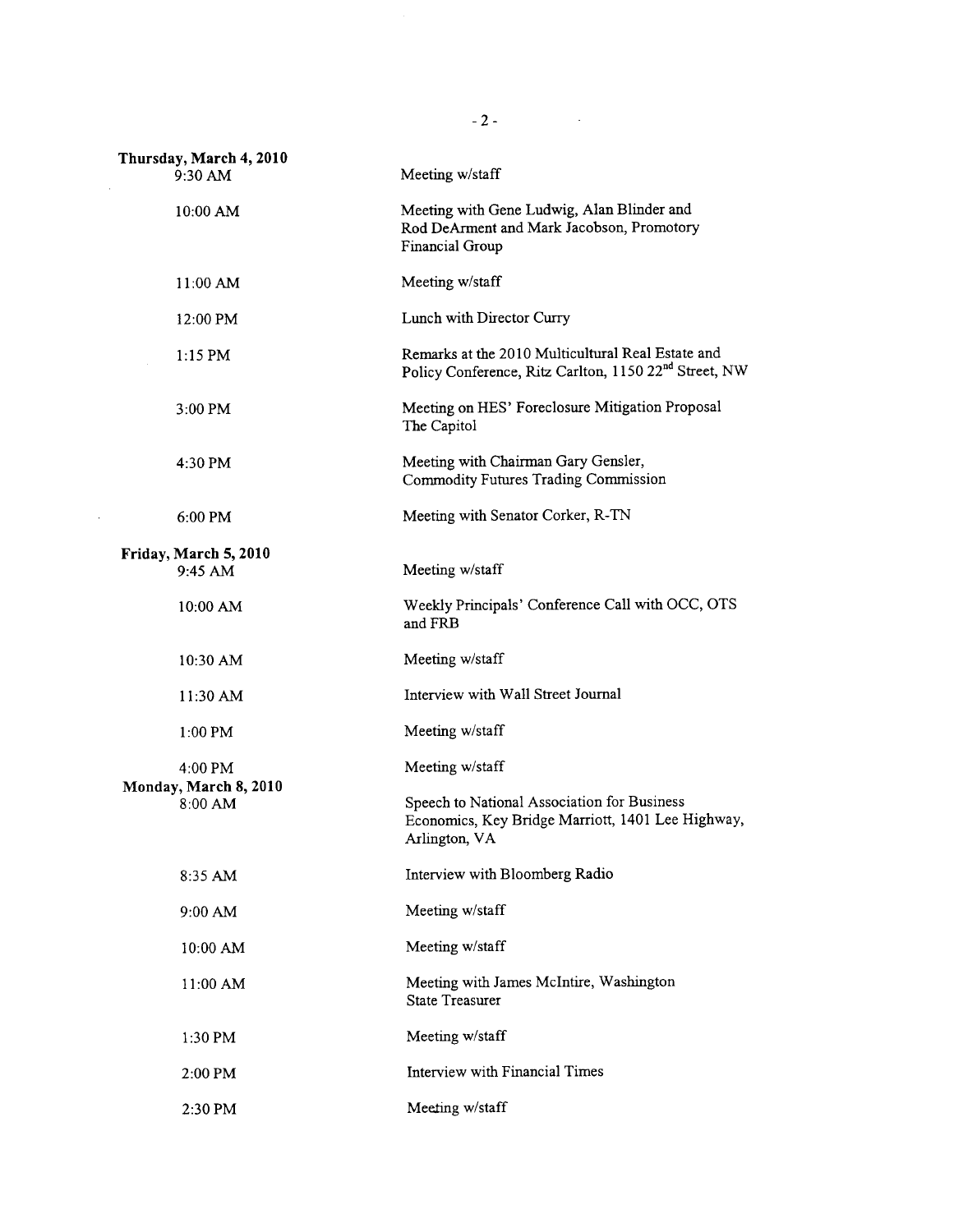|                                     | $-3-$                                                                                                           |
|-------------------------------------|-----------------------------------------------------------------------------------------------------------------|
| 3:30 PM                             | Meeting w/staff                                                                                                 |
| 4:00 PM                             | Meeting with David Boies and Bill Isaacson<br>Boies, Schiller and Flexner                                       |
| Tuesday, March 9, 2010              |                                                                                                                 |
| 9:00 AM                             | Meeting w/staff                                                                                                 |
| 10:00 AM                            | Meeting with Michael Shepherd, Bank of the West<br>and Vivien Levy-Garboua, BNPP                                |
| 11:00 AM                            | Meeting w/staff                                                                                                 |
| 1:00 PM                             | Meeting with Sara Tirschwell, Davidson Kempner<br>Capital Management and John Pike, Elliott<br>Management Corp. |
| 2:00 PM                             | Meeting w/staff                                                                                                 |
| 3:30 PM                             | Meeting with Congressman Gingrey, R-GA                                                                          |
| 4:30 PM                             | Meeting with Chris Whalen, Risk Analytics                                                                       |
| Wednesday, March 10, 2010           |                                                                                                                 |
| 9:30 AM                             | Meeting w/staff                                                                                                 |
| 10:00 AM                            | Meeting with Director Curry                                                                                     |
| 11:00 AM                            | Meeting w/staff                                                                                                 |
| 12:00 PM                            | Meeting w/staff                                                                                                 |
| 1:30 PM                             | Meeting with Congressman Maffei, D-NY                                                                           |
| 2:30 PM                             | Meeting w/staff                                                                                                 |
| 3:00 PM                             | Meeting w/staff                                                                                                 |
| 4:00 PM                             | Meeting w/staff                                                                                                 |
| 4:30 PM                             | Meeting w/staff                                                                                                 |
| 6:00 PM                             | Vital Voices Awards Dinner                                                                                      |
| Thursday, March 11, 2010<br>All Day | Travel to New York                                                                                              |
| 1:00 PM                             | Meetings on Employee Compensation                                                                               |
| Friday, March 12, 2010              |                                                                                                                 |
| 9:00 AM                             | Meeting with New York Times                                                                                     |
| 10:30 AM                            | Wall Street Journal Meeting                                                                                     |

 $\mathcal{L}_{\text{max}}$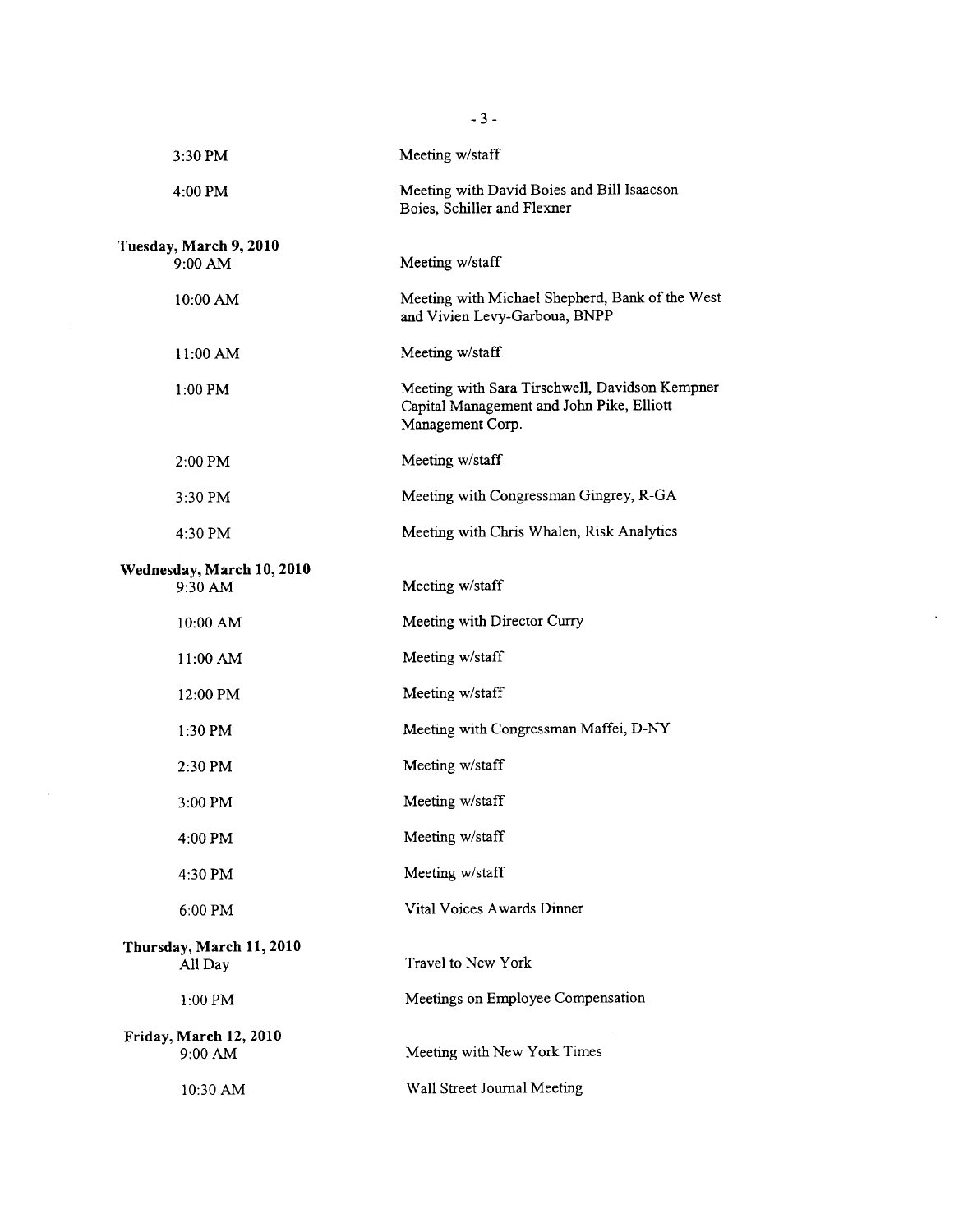|                                     | $-4-$                                                                             |
|-------------------------------------|-----------------------------------------------------------------------------------|
| 4:15 PM                             | Meeting w/staff                                                                   |
| Monday, March 15, 2010              |                                                                                   |
| 8:00 AM                             | Meeting w/staff                                                                   |
| 9:30 AM                             | Meeting w/staff                                                                   |
| 10:00 AM                            | Meeting w/staff                                                                   |
| 10:30 AM                            | Call with BBVA Chairman Francisco Gonzalez Rodriguez                              |
| 11:00 AM                            | Meeting with Vice Chairman Gruenberg                                              |
| 2:00 PM                             | Meeting with Scott Polakoff, Lloyd Howell and<br>David Mader, Booz Allen Hamilton |
| $2:30$ PM                           | Meeting w/staff                                                                   |
| 4:00 PM                             | Meeting with Senator Johanns, R-NE                                                |
| Tuesday, March 16, 2010<br>10:00 AM | FDIC Board Meeting                                                                |
| 11:45 AM                            | Meeting with Senator Sarbanes                                                     |
| 1:00 PM                             | Interview with NPR/All Things Considered                                          |
| $1:30$ PM                           | Meeting w/staff                                                                   |
| 4:00 PM                             | Meeting with Senator Shelby, R-AL                                                 |
| Wednesday, March 17, 2010           |                                                                                   |
| 8:30 AM                             | Meeting w/staff                                                                   |
| 9:00 AM                             | Meeting w/staff                                                                   |
| 9:45 AM                             | Meeting w/staff                                                                   |
| 10:30 AM                            | Meeting with Greenlining                                                          |
| 11:30 AM                            | Meeting w/staff                                                                   |
| 12:00 PM                            | Lunch with Director Curry                                                         |
| 1:00 PM                             | Meeting w/staff                                                                   |
| 2:30 PM                             | Meeting with Senator Reed, D-RI                                                   |
| Thursday, March 18, 2010<br>7:30 AM | <b>ABA Regulatory Summit</b>                                                      |
| 9:00 AM                             | Meeting w/staff                                                                   |
| 11:00 AM                            | Meeting with Senator Johnson, D-SD                                                |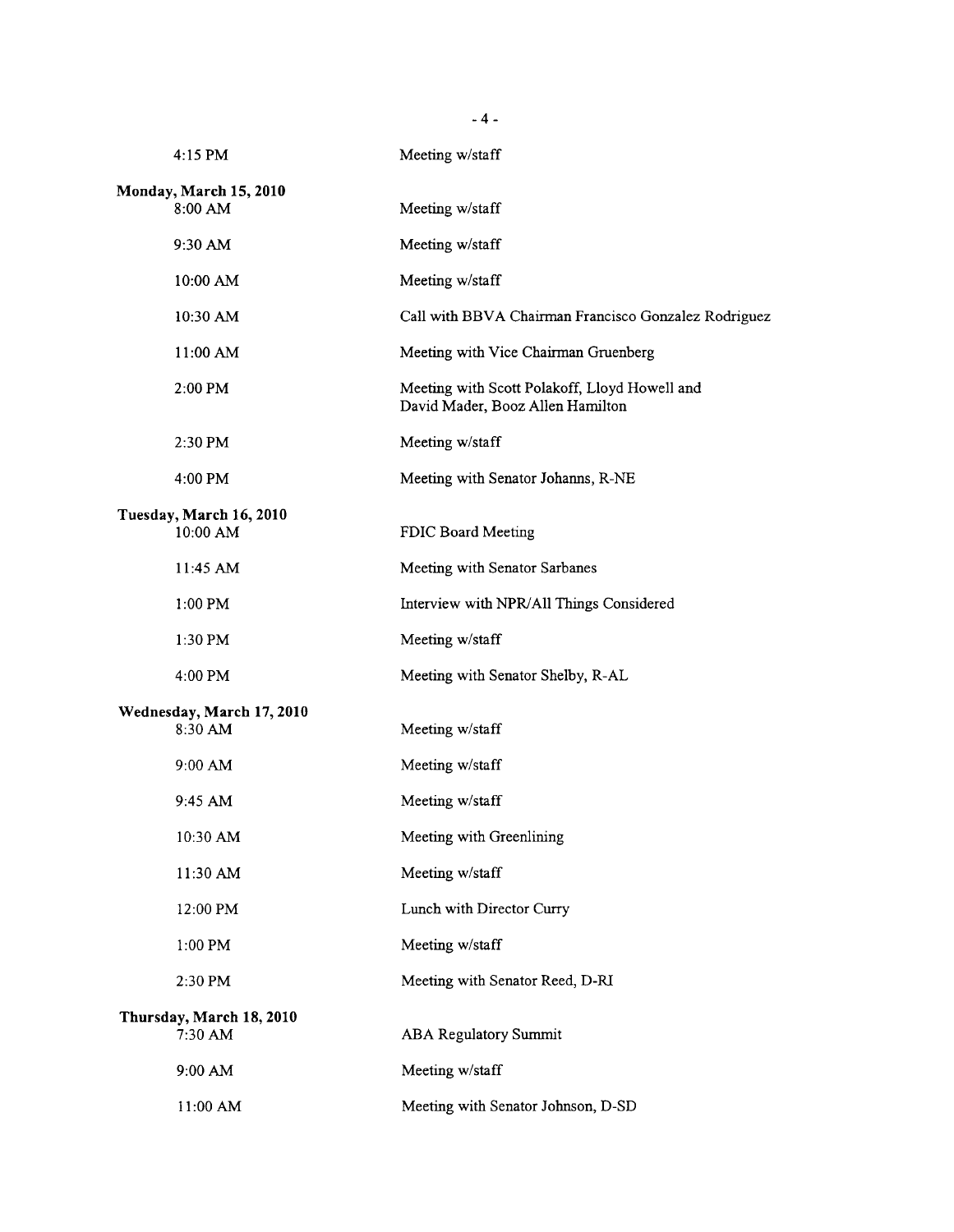|                                      | $-5-$                                                                                                 |
|--------------------------------------|-------------------------------------------------------------------------------------------------------|
| $1:00$ PM                            | Meeting w/staff                                                                                       |
| 6:10 PM                              | Travel to Orlando, Florida                                                                            |
| Friday, March 19, 2010<br>All Day    | ICBA National Convention in Orlando, FL                                                               |
| Monday, March 22, 2010<br>9:30 AM    | Meeting w/staff                                                                                       |
| 10:00 AM                             | Meeting w/staff                                                                                       |
| 11:00 AM                             | Meeting with Vice Chairman Gruenberg                                                                  |
| 12:00 PM                             | CSBS Fly-in with State Banking Regulators, Mayflower Hotel,<br>1127 Connecticut Avenue, NW            |
| $2:00$ PM                            | Meeting w/staff                                                                                       |
| Tuesday, March 23, 2010<br>8:30 AM   | Meeting with Governor Duke and Sandra Braunstein,<br>Federal Reserve Board                            |
| 9:30 AM                              | Meeting with Director Curry                                                                           |
| 10:30 AM                             | Meeting w/staff                                                                                       |
| 12:00 PM                             | Lunch with Bruce Gottschall, Founder, Neighborhood<br>Housing Services of Chicago                     |
| 1:30 PM                              | Call from Congressman Shelley Berkley, D-NV                                                           |
| $2:15$ PM                            | Meeting w/staff                                                                                       |
| $3:00$ PM                            | Meeting w/staff                                                                                       |
| 4:00 PM                              | Meeting w/staff                                                                                       |
| 6:30 PM                              | Dinner with Leadership of the Center for Capital<br>Markets Competitiveness, U.S. Chamber of Commerce |
| Wednesday, March 24, 2010<br>9:30 AM | Meeting w/staff                                                                                       |
| 10:00 AM                             | Meeting w/staff                                                                                       |
| 11:00 AM                             | Meeting w/staff                                                                                       |
| 2:00 PM                              | Meeting w/staff                                                                                       |
| 2:30 PM                              | Meeting w/staff                                                                                       |
| 3:30 PM                              | Meeting w/staff                                                                                       |

 $\mathcal{L}(\mathcal{A})$  .

 $\frac{1}{2}$ 

 $\sim 10$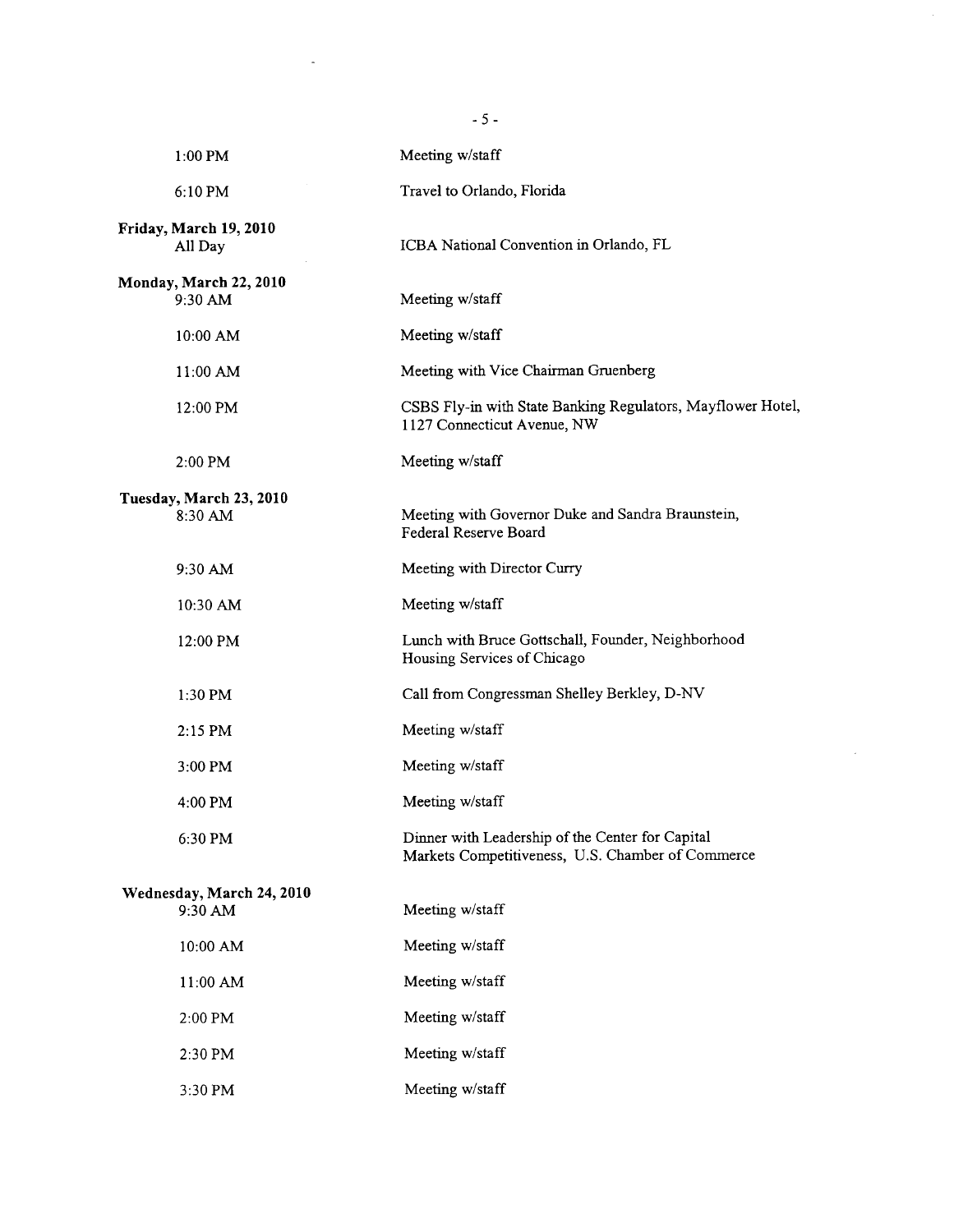|                                     | $-6-$                                                                                           |
|-------------------------------------|-------------------------------------------------------------------------------------------------|
| 4:00 PM                             | Meeting w/staff                                                                                 |
| 5:00 PM                             | Meeting w/staff                                                                                 |
| 6:30 PM                             | Dinner at Georgetown University                                                                 |
| Thursday, March 25, 2010<br>8:00 AM | Meeting at Treasury                                                                             |
| 8:30 AM                             | Meeting w/staff                                                                                 |
| 10:00 AM                            | Meeting w/staff                                                                                 |
| 11:00 AM                            | Meeting w/staff                                                                                 |
| 12:00 PM                            | Lunch with Vice Chairman Gruenberg                                                              |
| 1:30 PM                             | Meeting w/staff                                                                                 |
| 4:30 PM                             | Meeting w/staff                                                                                 |
| Friday, March 26, 2010<br>8:30 AM   | Meeting w/staff                                                                                 |
| 9:45 AM                             | Meeting w/staff                                                                                 |
| 10:00 AM                            | Weekly Principals' Conference Call with OCC, OTS<br>and FRB                                     |
| $11:00$ AM                          | Meeting w/staff                                                                                 |
| 12:00 PM                            | Meeting w/staff                                                                                 |
| $1:00$ PM                           | Meeting with Steven Cutler and Rodgin Cohen                                                     |
| 2:00 PM                             | Meeting w/staff                                                                                 |
| 3:00 PM                             | Meeting w/staff                                                                                 |
| 3:30 PM                             | Meeting w/staff                                                                                 |
| Monday, March 29, 2010<br>9:00 AM   | Call with Financial Crisis Inquiry Commission                                                   |
| 9:45 AM                             | Photo Op with Tim Geithner, Mary Schapiro,<br>Christine Romer, Elizabeth Warren and Karen Mills |
| 10:15 AM                            | Panel at Women in Finance Symposium, Cash Room,<br>Treasury                                     |
| 12:30 PM                            | Lunch with Kathleen Sebelius, Secretary, Health<br>and Human Services                           |
| $2:00$ PM                           | Meeting w/staff                                                                                 |